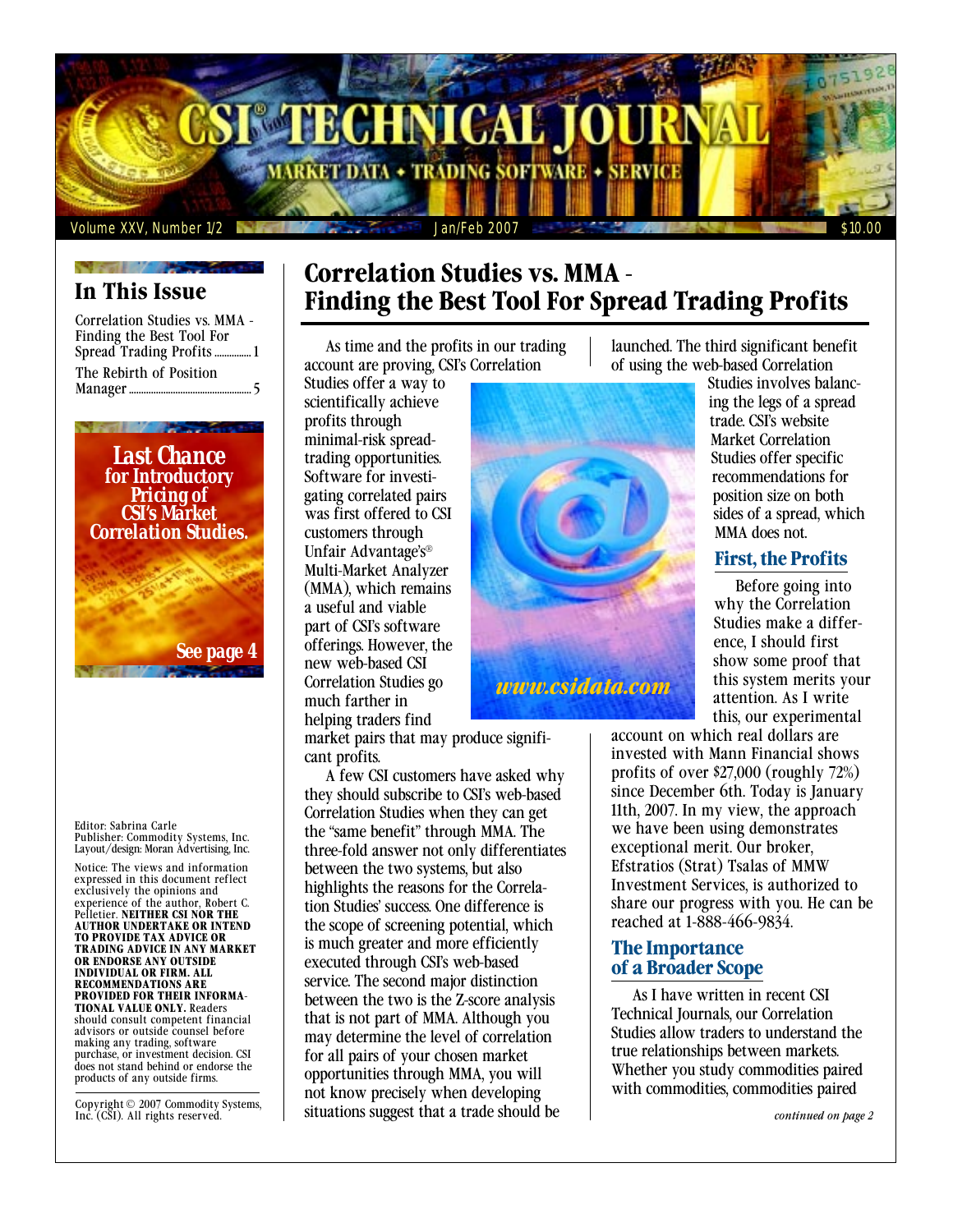# **Correlation Studies...**

*continued from page 1*



#### **Notice**

Commodity trading involves great risk, and losses are entirely possible. Please be very careful. You can lose heavily beyond your investment stake if markets move against you.

Past performance does not guarantee future results.

with stocks or stocks paired with stocks, a high correlation coefficient (either positive or negative) that persists for several time periods over many years suggests an enduring pattern of price consistency that may likely continue. Correlated markets move together at slightly different rates, or they simply and reliably move apart, depending upon the sign of the correlation coefficient for the pair. Knowing which markets are likely to move in tandem and which are likely to diverge is the hallmark of an experienced spread trader. This knowledge is but one of the Correlation Studies' gifts to its users.

In order for the analyst to fully understand the relationships between markets, all market possibilities must be available for analysis. Access to vast resources of data is crucial for a complete study. The Correlation Studies screen all stocks and futures markets, using the computing power of CSI's host computer systems, whereas MMA compares only the markets you suggest. The web-based Correlation Studies automatically calculate correlation coefficients for each of the billion or more pairs of markets in CSI's vast database of more than 76,000 stocks, funds and futures. Perhaps more importantly, it then sorts and screens them, presenting only those gems with significant levels of correlation.

Even if you maintain CSI's full World database on your computer, so that the required data resources are within reach, the effort of calculating millions of longterm correlation coefficients would overwhelm the typical personal computer, resulting in many hours of overall slower operations. Subscribers to CSI's Correlation Studies allow CSI to do the work with multiple super-fast computers and wisely use their time and computer resources for evaluating the end results.

# **The Z-score Advantage**

Correlation is only one side of the

overall process. The other side, the "Zscore," measures the significance of a given move. Z-score readings, available only to authorized website subscribers, tell the user when it is appropriate to launch a trade that is likely to return profits.

Before you investigate the status of a given Z-score reading, be sure the markets you propose to enter are heavily correlated at a significantly high level through the Correlation Coefficient. Once that important prerequisite step is followed, the next requirement is to find a Z-score that reveals a high or virtually unprecedented level of terminal dispersion between a market pair. The very last Z-score calculation on file, i.e. today's Z-score, is pivotal to uncovering stellar opportunities. An extreme final Z-score that is greater than  $+/-2.0$  may identify an exceptional opportunity for trading one member of the market pair against the other. Larger Z-scores are preferable and may provide the best results.

A Z-score describes (in standard deviation statistical units) the current relationship between members of a correlated market pair. In a normally distributed population of differences from a mean, the difference is expressed as a probability of some 68% for one standard deviation, 95% for two standard deviations, 99% for three standard deviations, etc. Therefore, the Z-score may be  $+/-1.00, +/-2.00, +/-3.00,$  etc., as greater extremes are viewed. (The sign simply tells whether one market is less than or greater than the other over time.) The larger the absolute value of the Z-score, the more significant is the opportunity to trade one market off against the other and achieve profitable results.

# **A Real-Life Example**

With this little statistical exercise under our belt, we can now move forward to using this important information in our trading pursuits by applying what we have learned to actual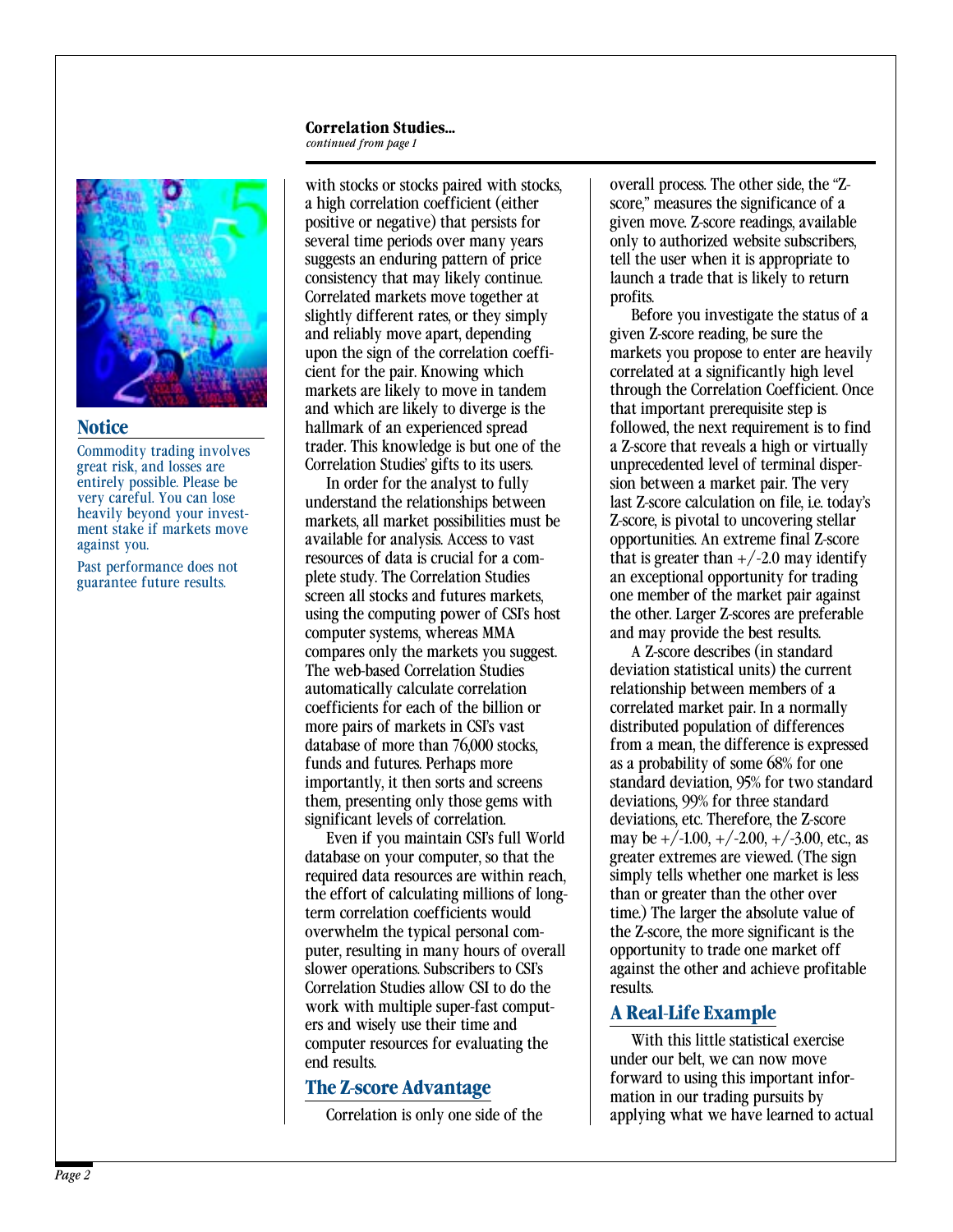trading situations. At right is a chart for Gold (symbol: GC) vs. RSS-3 Rubber (symbol: JKR), a positively correlated market pair. CSI has an open spread position in this pair. We took a short position in the upper market (shown in red) and a long position in the lower market (shown in blue) for this pair based on the long-term high correlation and an unusually high Z-score (shown in green).

Our actual trade is shown in the Position Manager screen image on page 5, where it is represented with the short side first and the long side second. (Please also read the article about our powerful Position Manager product.) Of course, trades are also possible for negatively correlated pairs, but they may require different handling. As I write this newsletter, the markets are as shown, but they will undoubtedly change as situations develop.

A given spread opportunity with a high correlation coefficient involving a high Z-score greater than two (2.0) may suggest an extraordinary opportunity, but you should attempt to explain why a market pair is correlated before initiating any spread trade. The gold vs. rubber trade is a difficult one. Our explanation is simply that Japanese traders seem to be emotionally attached to gold, where they seem to invest their rubber profits. We can find no other viable basis for this long-term, persistent and apparently valid correlation.

#### **Balancing Positions**

CSI's Correlation Studies help the trader to balance risk between trading elements. For example, the current reading for one of our spread trades suggests 1 contract of Comex Gold be traded off against 6.08 contracts of Rubber. You can't trade partial contracts, but this can easily be rounded to 1 vs. 6. In other cases, a balance might best be achieved by multiplying the positions to reach the next full contract level. If the ratio were, say, 1 "Market A" contract to 1.3 "Market B" contracts, that might require trading off 3 "Market A" contracts with 4 contracts of "Market B." This is simpler when one member of your pair is a stock, as round lots are not required and exact numbers of shares can be traded.

Yes, stocks and futures can easily be traded off with each other, provided they are highly correlated,

there is no coincidence in their mutual movement, and they enjoy high and unprecedented Z-score relationships. Consistent correlation is likely to be genuine over long periods, and not coincident. Some research is warranted to be sure, so please fully investigate every case you consider.

*continued on page 4* The amazing profits reported in this journal and in our recent advertisements have prompted questions about the "secrets" behind our success. All we can say is that the markets we have chosen to invest in seem to have followed a profitable course with minimal drawdown. Our objective in choosing pairs to trade depends upon a few simple requirements: 1) The correlation level should be very high and consistent (invariant) over many different time periods; 2) the Z-score level for a given trading recommendation should be a high positive or a high negative level that is unprecedented in magnitude over a several year period of review; 3) risk



This chart is presented as an example of how you might discover trades on your own. Be aware that there is a serious chance of loss in futures trading, so it isn't wise to turn your back on an ongoing trade. Here at CSI, we do not recommend any specific trading pursuit, but we do suggest that our customers carefully examine your financial situation and risk tolerance before taking on any trade. Never risk more than you can afford to lose. CSI customers should thoroughly check out what we report and verify your own comfort level with any trading system before entering into a trading situation. A strong level of checking and verification is always required before consummating any trade.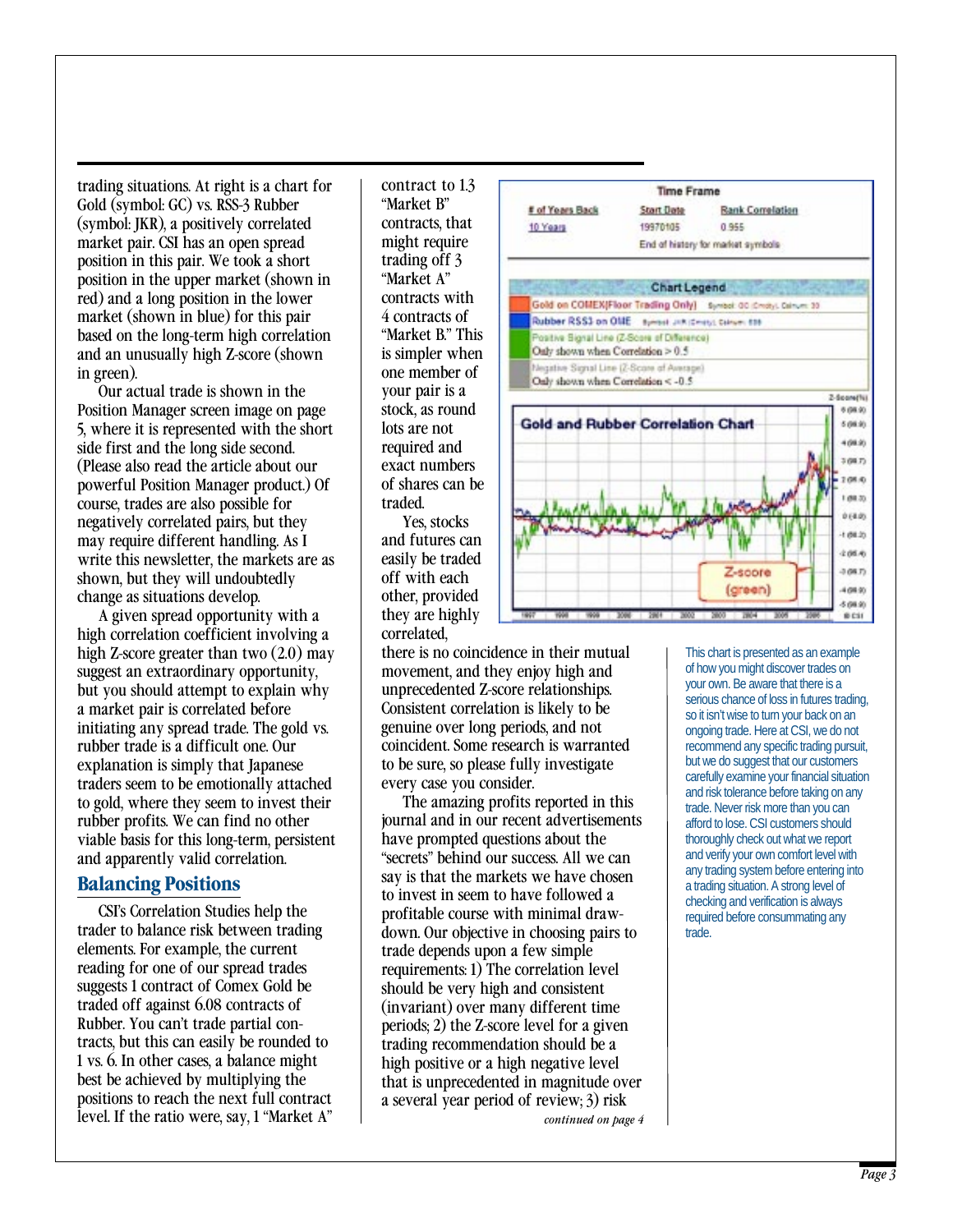#### **Correlation Studies...** *continued from page 3*



*Act Now* **to secure introductory prices for CSI Market Correlation Studies!**

Price through February 20: License Fee: Up to \$245\* Annual Prepayment: \$295

Price after February 20: License Fee: Up to \$245\* Annual Prepayment: \$995

\*License Fees are reduced by other stock, futures and mutual fund license fees paid, so your cost may be lower.

should be balanced by trading equal dollar values of the products on both sides of a proposed spread and 4) UA's Position Manager should be used to watch market pairs before investing to see that the predicted profits are beginning to unfold. See "The Rebirth of Position Manager" on page 5.

In practical terms, we suggest you first find sets of highly correlated (over  $+/-0.85$ ) market pairs through an "All vs. All" search. Those with higher correlation coefficients would be considered worthy of investigation. The next step is to select one of these market pairs with a very large finalday-on-file Z-score of perhaps 2 or 3. This could identify a rare opportunity for substantial profit when the correlated markets come together. Use the information provided with the correlation charts to select the appropriate position size for each side of your spread, and enter that information into Position Manager as a "Watched" position. When a trade looks good, consider calling your broker. This simple process is what I follow to manage CSI's private account with a minimal investment in trading resources.

### **Closing trades**

From the time you open your spread position until it is closed, you must watch the Z-score on a daily basis. Also check to see that the market pair is moving together or apart as indications suggest.

A customer asked me how one decides to vacate a winning spread trade. Naturally, a spread trade is about 50% or more complete when the red and blue lines coincide in a positively correlated circumstance. Spread trading is much like drilling for oil. The owner of an oil well doesn't know when the well has been depleted until water, which is heavier than oil, is pumped from the bottom of the well.

I have heard commodity speculation described as "buying what you don't want and selling what you don't have." CSI's Market Correlation Studies help you to do this while reaching for the real goal, which is low-risk speculative profits. Although MMA offers many tools that are useful to the trader in understanding the markets, the newer web-based CSI Market Correlation Studies, which invoke solid fundamentals into your trading plan, are now our preferred source for deriving correlation-based signals for spread trading.

Although we have been writing about this valuable new tool over the last several months, few of our customers have signed on to the service. If you haven't given it a try, I urge you to do so now. We have been improving and honing our approach and tools as we move forward, and the service has reached a very high level of clarity, stability and reliability. Low introductory prices can still be secured for a year of prepaid service at \$295, plus license fee. However, due to the remarkably good results we have been having with this system in our private account, the price will be increased just a few days after this newsletter falls into the hands of our readers. I would like to see our loyal customers rewarded by getting in on the ground floor of this truly outstanding trade selection tool. Please contact our marketing representatives to assist you. Reach them at 561-392- 8663 or 800-274-4727; their e-mail address is info@csidata.com.

In any event, we wish to thank all who took the time to consider these exciting tools. ✦

Happy Trading,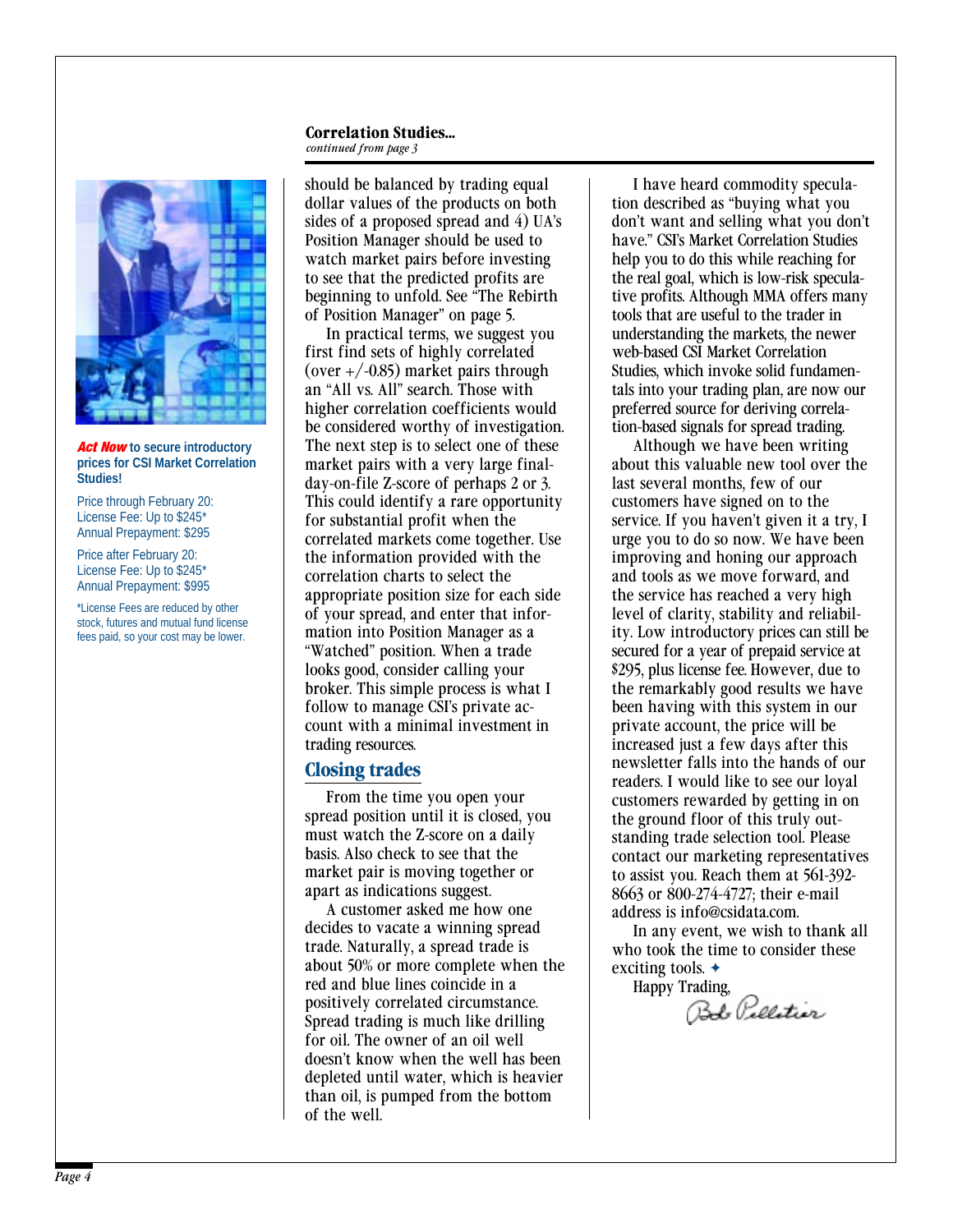# **The Rebirth of Position Manager**

|               | File Positions Account Reports Settings Refresh Nelp                          |                        |           |                 |                                                  |                |               |                    |                                             |                     |                                       |                                        |                        |                |   |
|---------------|-------------------------------------------------------------------------------|------------------------|-----------|-----------------|--------------------------------------------------|----------------|---------------|--------------------|---------------------------------------------|---------------------|---------------------------------------|----------------------------------------|------------------------|----------------|---|
|               | ای ای<br>七千十十 三                                                               | <b>Colerest Quadro</b> |           |                 | □ S Ce Dareand ■ コート D D                         |                |               |                    |                                             |                     |                                       |                                        |                        |                |   |
|               | Nemo:Add reminder trading nobes here as a single line?                        |                        |           |                 |                                                  |                |               |                    |                                             |                     |                                       |                                        |                        |                | ÷ |
| Status Symbol | Marne                                                                         |                        |           |                 | Oty In Date In Price ComBreak E Bro Current Date |                |               | Profit/Losi Source |                                             | <b>Units</b>        | 224                                   | X-Rate                                 | NPd Out Pri Out Date 4 |                |   |
|               | Closed C .: 3/07 Clave Cirt Steer Trading Cray Sh 2 12/08/06                  |                        |           |                 | <b>INVESTIGATION</b>                             |                |               | 2035.00            |                                             | centultu (5000 bu)  |                                       | <b>LIBRARY LOOPSOON</b>                |                        | 34614 12/12/04 |   |
|               | Closed PS = 3/07 Rapid and Canolal-WCE   Lp 5 12/08/06                        |                        |           |                 | 2012.11 201 352.5 (0)                            |                |               | -843.08            |                                             |                     | CAD/Bannic20 tonnies                  | CAB/USD(1) 831456641 0% 374.9 12/12/06 |                        |                |   |
|               | Active GC :: 2/07 Gold-COMEX/Floor Trading G Sh 1 12/06/06                    |                        | 633.3     | 15              | 433.2 MF                                         |                | 612.01/11/07  |                    | 2115.00 TradingCharl USD/oz trc 100 oz troy |                     |                                       | USD/USD(1,0000000014                   |                        |                |   |
|               | Active. JKR = 3/07 Rubber RSS3-OHE                                            | Lp 5 12/05/06          | 199.5 75  |                 | 199.919                                          |                | 245.21/10/07  | 9475.28 U.L        |                                             | <b>JPORD</b>        | 5000 kg                               | 3PY/USD(0.00833911) 7%                 |                        |                |   |
|               | Attive LSU :: 3/07 Sugar #3/White) EURONEXT Sh I 12/08/06                     |                        | 362.1     | 15              | 361.839                                          |                | 331.51/10/07  | 1515.00 UA         |                                             | USD/banny 50 bannes |                                       | USB/USD(1,000000001)                   |                        |                |   |
|               | Active 58 = 3/07 Sugar #11World-CSCE (Floo Lp 1 12/06/06                      |                        | 11.61     | 15              | 11,631年                                          |                | 11.021/11/07  | -875.00 (NO        |                                             | pants/b-            | 112000 lbs                            | USD/USD(1_000000001/02%)               |                        |                |   |
|               | Active HG :: 3/07 CopperHG-COME/0Risor Trax Sh 1 12/19/06 267.00 15 286.94 HF |                        |           |                 |                                                  |                | 264.001/11/07 |                    | 5735.00 TradingCharlconts/Ib                |                     | 25000 lbs                             | USD/USD(1.000000001/0                  |                        |                |   |
|               | Active DX :: 3/07 Index-U.S. Dollar-FDVEX                                     | L6 1 12/19/06          | 83.69     | 15              | 83.71 km                                         |                | 85.091/11/07  | 1385.00 INC        |                                             | points              | \$3000 x 3H6(USBA/SDCL000000003147%)  |                                        |                        |                |   |
|               | Active W :: 3/07 Wheat-CBT/Floor Trading Or Sh I 12/26/06                     |                        | $496 - 6$ |                 | 15 496 4 HF                                      |                | 460 461/11/07 |                    | 1785.00 TradingCharloents/bu 5000 bu        |                     |                                       | USD/USD(1,0000000012)                  |                        |                |   |
|               | Active S :: 3/07 Soybeans-CBT/Floor Trading Lp 1 12/26/06                     |                        | 69174     |                 | 15 691-739F                                      |                | 675-01/11/07  |                    | -840.00 TradingCharloents/bu 5000 bu        |                     |                                       | UED/USD(1.00000000)24%                 |                        |                |   |
|               | Attive OC :: 4/07 /5:46-COMEXIFIcor Trading 0 5h 1 12/27/06                   |                        | 637.5     |                 | 15 637.419                                       |                | 619.41/11/07  |                    | 1795.00 BarChart                            |                     | USD/oz frc 100 gz trov                | USBARD(1,0000000010)                   |                        |                |   |
|               | Active SP = 3/07 Index-S&P 500-CHE/Roor Tr. Sh I 12/27/06 1434.00             |                        |           |                 | 151433.94 MF 1433.101/11/07                      |                |               | 210.00 CMI         |                                             | points              | \$250 ± Index USD/USD(1.0000000010)   |                                        |                        |                |   |
|               | Active ND :: 3/07 Index-Nasdag 100 /10 (Floo: Lg I 1/05/07                    |                        | 1802.0    |                 | 15 1802.2 MF                                     |                | 1851/01/11/07 | 4885.00 CME        |                                             | points              | 8100 x Index USD/USD(1.000000003.57%) |                                        |                        |                |   |
|               | Ative LC = 4/07 Cattle-Live(Floor+Hedronic 5h 2 1/05/07                       |                        | 93.50     | 15              | 93.4619                                          |                | 94.031/11/07  | -435.00 CMF        |                                             | cents/8             | 40000 lbs                             | USB/USD(1.0000000015                   |                        |                |   |
|               | Active FC = 4/07 Cattle-Feeder-CHD(Roor+E): Lp 1 1/05/07                      |                        | 99.40     | 15              | 99,43 km                                         |                | 97.551/11/07  | 4940.00 CME        |                                             | pents/ib            | 50000 lbs                             | USD/USD(1.000000001.59%)               |                        |                |   |
|               | Artive C :: 5/07 Com-CBT/Floor Trading Only Sh 2 12/31/06                     |                        | $372 - 4$ |                 | 15 272 2MF                                       |                | 206101/11/07  |                    | -1365.00 TradingCharloents/bu               |                     | 3000 bu                               | USB/USD(1.000000001)6                  |                        |                |   |
|               | Attive 5 :: 5/07 Soybeans-CBT0Roor Trading Lp 1 12/31/06                      |                        | 890*4     | 15              | 6901739F                                         |                | 669 491/11/07 |                    | .80.00 TradingChartcents/bu 3000 bu         |                     |                                       | USB/USD(1,00000000)/63%                |                        |                |   |
|               | Active FDX: 3/07 Index-Dex-EUREX                                              | Sh 1 1/05/07           | 6698.3    |                 | 15 6896.1MF                                      |                | 6612.51/10/07 | 2701.77 UA         |                                             | points              | EUR 25 x 3nd EUR/USD(1,29370000)      |                                        |                        |                |   |
|               | Active ND :: 3/07 Index-Naedag 100 /10 (Floo Lp 1 1/05/07                     |                        | 1802.5    |                 | 15 1802.7 MF                                     |                | 1951/01/11/07 | 4835.00 CME        |                                             | points              | \$100 x Index USD/USD(1.00000000] 57% |                                        |                        |                |   |
|               | Artive C .: 3/07 Com-Off0Hoor Trading Only 5h 2 1/08/07                       |                        | 389 ~ 2   |                 | 15 389°11F                                       |                | 360~21/11/07  |                    | 2885.00 BarChart                            | cents/bu 5000 bu    |                                       | USBA/SC(1.00000000)d                   |                        |                |   |
|               | Active RS = 3/07 Rapeseed/Canola)-WCE                                         | Lp 5 1/08/07           | 380.7     | 15 <sub>2</sub> | 360,939                                          |                | 365.11/10/07  | $-1343.34$ UA      |                                             | CAD/banny 20 bannes |                                       | CAB/USD(0.85149864) 1%                 |                        |                |   |
|               | Viatch FDF :: 3/07 Index-Dax-EUREX                                            | $Sh2 - LO4/07$         |           |                 |                                                  |                | 6612.51/10/07 |                    | <b>UK</b>                                   | points.             | EUR 25 x Indi EUR/USD(1.29370000)     |                                        |                        |                |   |
|               | Watch 5 (1 3/07 Sovbeans-CBT(Fleer Trading 4.p.1 1/05/07                      |                        |           |                 |                                                  |                | 67570171107   |                    | TradingChartoents/bu 5000 bu                |                     |                                       | USD/USCLL 0000000012                   |                        |                |   |
|               | Watch SP = 3/07 Index-S&P 500-CHE(Floor Tr Lp 1 1/04/07                       |                        |           |                 |                                                  | 1433.101/11/07 |               |                    | <b>CME</b>                                  | points.             | \$250 x Bridex USD/USD/1.0000000010   |                                        |                        |                |   |
|               | Watch S :: 5/07 Foybeans-CRT(Floor Trading Lp 8 1/05/07                       |                        |           |                 |                                                  |                | 699101/11/07  |                    | TradingCharloents/bu 5000 bu                |                     |                                       | USD/USD(1,00000000)6                   |                        |                |   |
|               |                                                                               |                        |           |                 |                                                  |                |               |                    |                                             |                     |                                       |                                        |                        |                |   |
|               |                                                                               |                        |           |                 |                                                  |                |               | USD-               |                                             |                     |                                       |                                        |                        |                |   |

Several weeks ago I had made ten spread trades as recommended by CSI's Correlation Studies and, in a matter of days, had astounded my broker by quickly earning more than \$12,000 in unrealized profits. Unfortunately, I subsequently entered a couple of erroneous trades in opposition to what the Correlation Studies had indicated. (I bought the market I should have sold, and sold the market I should have bought.) As a result, I lost most of my gain and temporarily exited from the market to regroup my thoughts.

It was that bad experience that motivated me to arrange a redesign of Unfair Advantage's Position Manager software from CSI's programming staff. The intent was to create an easy way to view both the details of a proposed trade — that is, the specific contract or stock, position size and direction for both sides of the spread, and to show the progress of that trade in a real or hypothetical perspective.

The new version of Position Manager that has resulted is exactly what I wanted! It is remarkably easy to use, and facilitates spread trades as well as individual trades on a day-by-day or delayed intraday basis. Position Manager is extremely capable of following ongoing trades as positions unfold. World stocks and futures can be monitored while you track market progress as the sun rises and sets around the globe, throughout the 24-hour trading day.

The new Position Manager is now available as part of the latest version of Unfair Advantage. Once UA subscribers receive it as a free download from the CSI website, it is launched by simply pulling down Unfair Advantage's Trading Tools menu and selecting "Position Manager." An example of the enhanced screen image is above. (This shows the CSI trading account through an arbitrary moment in time, as discussed on page 1.)

*continued on page 6*

The enhanced Position Manager showing CSI's actual trading activity based on trades derived from CSI's Market Correlation Studies (as of 1/11/07). Don't expect to repeat this stellar performance. Markets will fluctuate. Past performance is no guarantee of future results.

Position Manager logs profits and losses in dollars or other currency of the user's choice, after converting from whatever currency may be used for actual trading. Current automatically generated stops coming soon!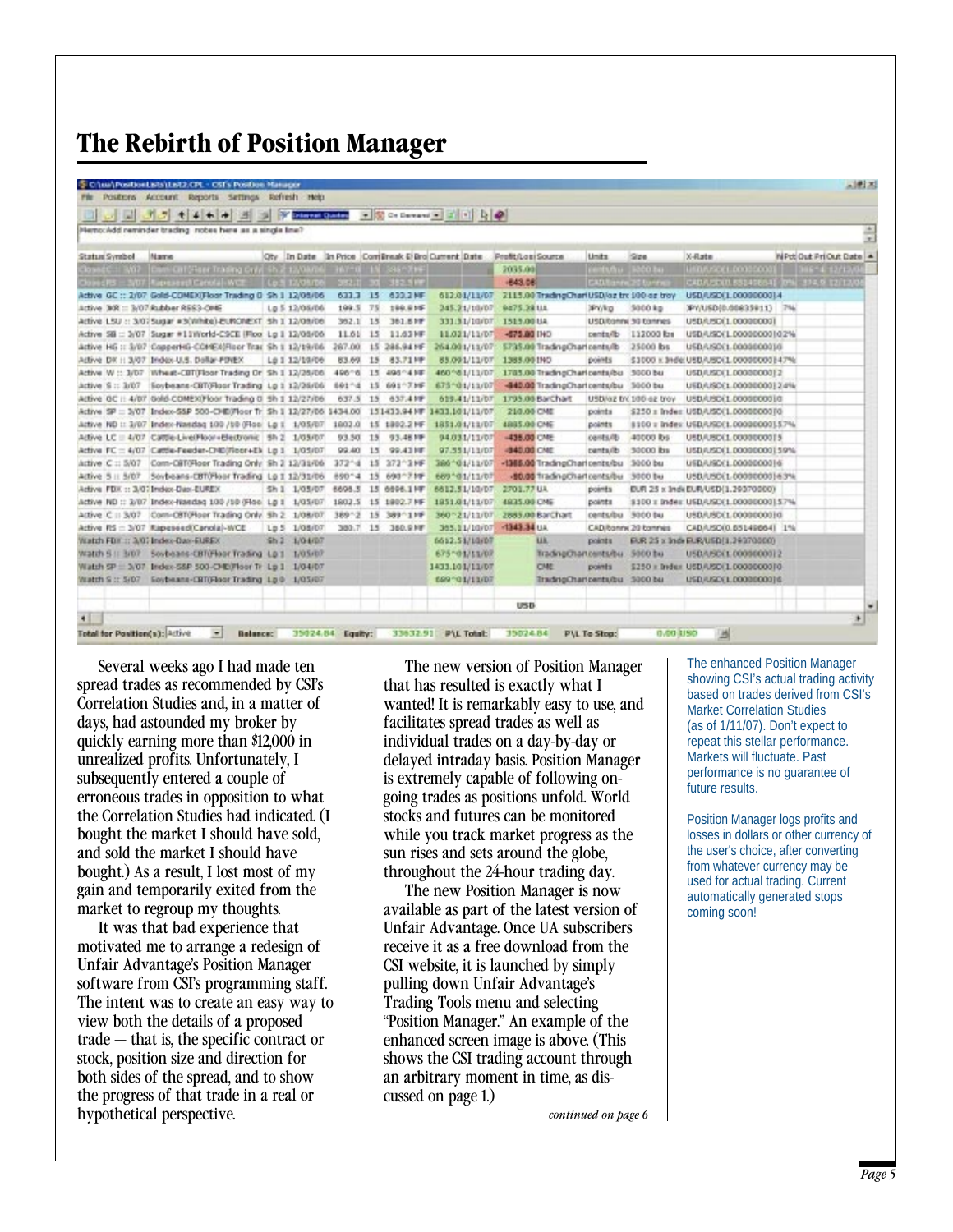#### **The Rebirth...**

*continued from page 5*

*Position Manager's demonstration of trades derived through the CSI Market Correlation Studies shows trades that are oriented toward finding viable ways to apply our new studies, experience the tools provided and generally improve the trading experience. If you look deeply into our account progress in this learning exercise, you will notice that we have strived more to discover ways to trade profitably and follow account progress than to log significant profits to catch reader attention.*

*Still under development is a way to manage account progress with a stop facility. It will provide a convenient way to help traders hold onto earned profits and/or avoid excessive risk. Look for it soon!*

When you launch the Position Manager accounting program, you'll notice the many column headings that help to identify and define your trading portfolio. As before, Position Manager shows all the trading facts you would expect from a brokerage report — but now there are many more helpful conventions for the trader to consider!

#### **Status**

The enhanced version now includes a handy "Status" field that lets you identify trades as either "Active" or "Closed-out" and also lets you add markets and/or hypothetical positions that you "Watch" to certify substance and potential. Entries for these three statuses are easily identified through differences in shading. At the bottom of the report, the groups' current profit or loss can be viewed in various combinations.

Each day, I use Position Manager to explore a dozen or so prospective trades. I enter them into a position list with a status of "Watch" and view them in 15 minute delayed time, or as of the last daily closing price. Position Manager clearly shows the progress of these pending trades in dollars as the day burns on. If I see those watched trades begin to show promise after a period of time, I call my broker and actually launch those trades, at which time I reclassify them as "Active." Contrary to my own prior assertions, I find that watching the respective members of the proposed spreads independently and converting them to "Active" trades one at a time (only after I see profits begin to develop) is the most profitable strategy for me. This phased entry has been very helpful in our market entry approach. If profits don't seem to materialize, I continue to watch the market.

This experience helps me to see the merits of making trades based solely upon the art of statistical correlation analysis through CSI's Correlation Studies. I am still experimenting with and learning about this trading technique, and I must admit that using Position Manager has done a great deal to bolster my confidence. When placing the order with my broker, I simply read the trade information from my Position Manager screen to avoid costly mistakes.

When I follow "Watched" trades, I can also view the progress of Z-score reports over the past several days, as they are supplied as part of the Position Manager screen. Z-scores lead me to capture an opportunity, or they simply discourage me from taking on an unwarranted "Actual" position.

# **Color Coding**

We have also added color coding on the Position Manager display to help with the logistics of trading. Positions for which delivery is imminent are shown in light blue to remind you to either roll your position to a contract out of delivery range or close the position as soon as possible, unless you are prepared to make or accept delivery.

There are other new features on the Position Manager toolbar that make using this software a pleasurable experience. Most obviously, we've added a graphic toolbar that includes, among other things, a set of four directional arrow buttons that point up, down and to either side, respectively.

# **Position Location**

The up and down arrows allow you to place the selected line of trade records anywhere you like within the position list. Simply select any position and then click an up or down arrow to move that entry in the corresponding direction. Special attention to the placement of the elements of a spread trade can help you keep track of your multi-pronged position.

In my view, spread trades should be isolated from regular position trades. I like to show the short side of my spread first, and show the long trade market(s) in the lower "buy" side of the list.

Trade groupings can be further defined through Position Manager's new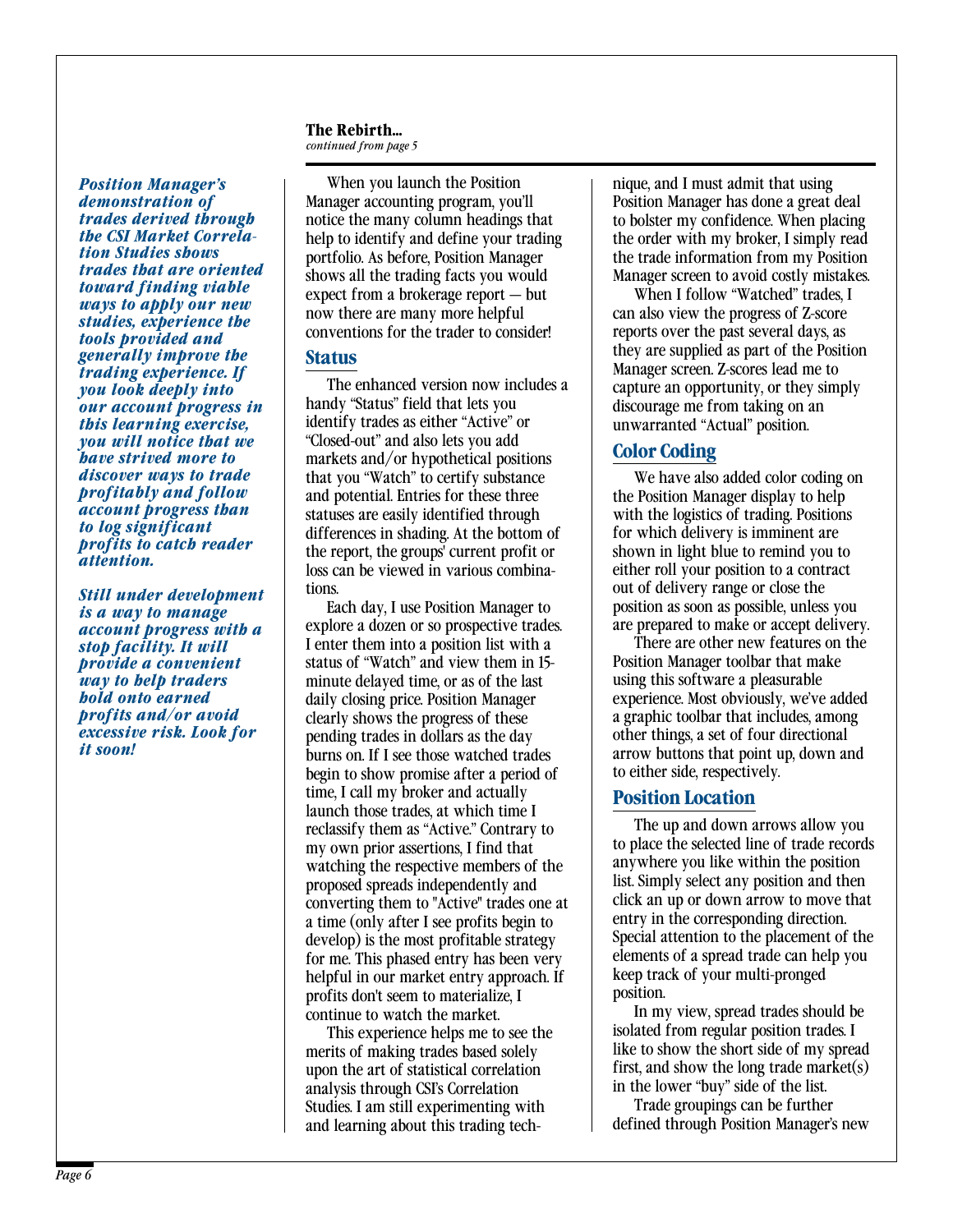"group separators." A group separator is simply a darker line that can be applied above and below whatever short vs. long "group" you may wish to identify. Defining "groups" makes tracking a spread trade quite logical. An alternate method of isolating spread pairs is to place them in their own position list file.

#### **Column Location**

The left and right arrows on the toolbar are used to shift column positions within the table. This feature allows you to remove from view any Position Manager column that is irrelevant to your purposes and to move it back when needed. As always, you can re-size the columns to show more or less of the headings by clicking on a column divider and dragging it to the desired location.

#### **Creating a Position List**

The toolbar includes new icons for easily creating position lists and for entering new trades. You can introduce tradable markets into your active position list by clicking either the "Add to Position List" icon on the toolbar (it looks like an envelope with a green  $(+)$ symbol) or by pulling down the POSI-TIONS menu and selecting "Add."

A new "Symbol Selection" screen facilitates identifying the market type, symbol, and the contract or share quantity, plus delivery month and strike price for commodities and options. These are automatically entered into the position list. You'll enter additional data into the spreadsheet, such as the in-price, out-price, round trip commission and stops. Position Manager will automatically supply the current price, profit or loss and related information.

#### **Price Updates**

The current price and profit/loss data supplied on the Position Manager screen are updated at your choice of intervals, as shown prominently on the toolbar. You can opt to use only verified daily prices by choosing "Unfair Advantage" for your data source, or to receive intraday quotes by selecting "Internet." The Internet-derived quotes are from third-party sources that provide free 20 minute delayed data, so they are not checked or certified by CSI. They can be handy for general market review, but should not be used as the basis for placing actual trades.

Continuous or frequent Internet quoting can result in loss of intraday service. However the software is designed to require a deliberate user action to arrange an intraday update. Users of this new software can avoid being banned from the quote donor sites by maintaining a reasonable number of positions and by not overusing the built-in "On Demand" feature. The frequency of quoting can be adjusted to lessen the chance of quoting problems as well. To avoid overuse of FREE quoting services, I favor employing UA quoting with occasional Internet quoting when a market is perceived to be excessively volatile.

The last of the major new features in Position Manager is a very useful "Memo" pad at the top of the screen that lets you enter brief text regarding the position list or any of its components. For example, "spreads based on Correlation Studies" could be described in just that manner to help you avoid confusion now or later.

Overall, I think the updated Position Manager is a considerable enhancement to the Unfair Advantage package. It remains free to all CSI subscribers who have paid a full license fee for use of that software. Please contact our Marketing or Customer Support representatives if you need assistance, or if you would like to use Position Manager to follow trading recommendations from your third-party trading software provider who arranged discount pricing for certain CSI data services. ✦

Best wishes for pleasurable trading experiences,

Bb Pollitier

#### **Suggestions?**

*Everything we do is for your benefit. If there is a helpful feature you would like to see added in UA's Position Manager or our Correlation Studies, let us know. Please contact our Technical Support staff at service@csidata.com and share your suggestions and ideas.*

#### **Notice**

Trading is a very dangerous business. We urge caution, and great care. Never take anything for granted. Watch your progress; stay protected; invest only what you can afford to lose. Trading is not for everyone, and even the best methods can lose money for you. We wish our customers great success, and if we can improve our trading tools, we will do so whenever possible.